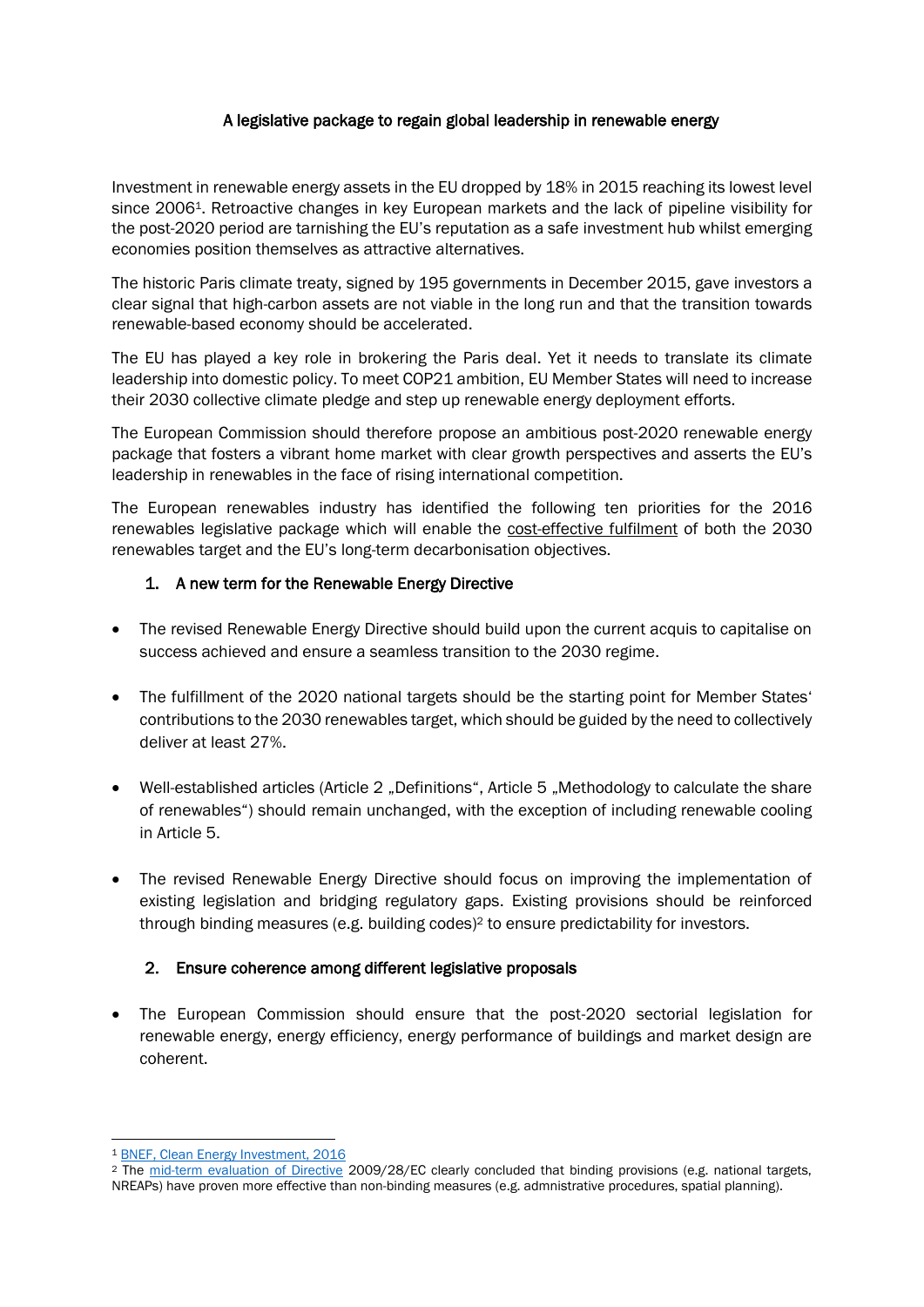• The State aid guidelines for the post-2020 period should also be fully aligned with the revised sectorial legislation.

### 3. Make full use of right of initiative to reflect COP21 level of ambition

- In view of the Paris agreement, the 2030 EU-wide renewable energy target should be seen as a bare minimum.
- The 2030 renewable target should factor in an increase in the energy efficiency ambition to ensure coherence between the EU climate and energy goals and international commitments.
- The European Commission should fully capitalise on its right of initiative and propose ambitious mechanisms that incentivise Member States to pledge higher than 27%.

### 4. Establish a binding template for national climate and energy plans

- The European Commission should provide a uniform and binding template for national climate and energy plans. This will ensure consistency and comparability among Member States' progress towards the target of at least 27% and allow for proper monitoring.
- The template should build upon existing renewable energy national plans and preserve reporting on trajectories and policy developments per sector, type of renewable energy sources and enabling technologies (for instance CHP, district heating and cooling, and heat pumps).
- The template should be enshrined in horizontal legislation such as the streamlining of planning and reporting obligations for Member States and duly referenced to in the revised Renewable Energy Directive.

# 5. Propose differentiated EU mechanisms for target delivery

- Measures to prevent gaps between the collective obligation of the EU and Member States' plans (gap-avoiders) and instuments to fill such gaps (gap-filling instruments) should be agreed in advance and enshrined in the revised Renewable Energy Directive.
- Gap-avoiders, the impact of which should be modelled in the revised Renewable Energy Directive Impact Assessment, could include:
	- Mandatory and ambitious minimum shares of renewables in new buildings, to be covered including through district heating networks, and other measures to increase renewable heating and cooling consumption in exisiting buildings and industry;
	- Conditionality in the allocation of existing EU funds and adapting public deficit accounting rules (exemptions for investments in RES).
- The above mentioned measures should ensure that Member States are collectively delivering the 27% EU binding target, in addition to the volumes which have to be deployed under the 2020 legally binding national targets. The identification of a potential gap in the post-2020 period could therefore only relate to these additional volumes.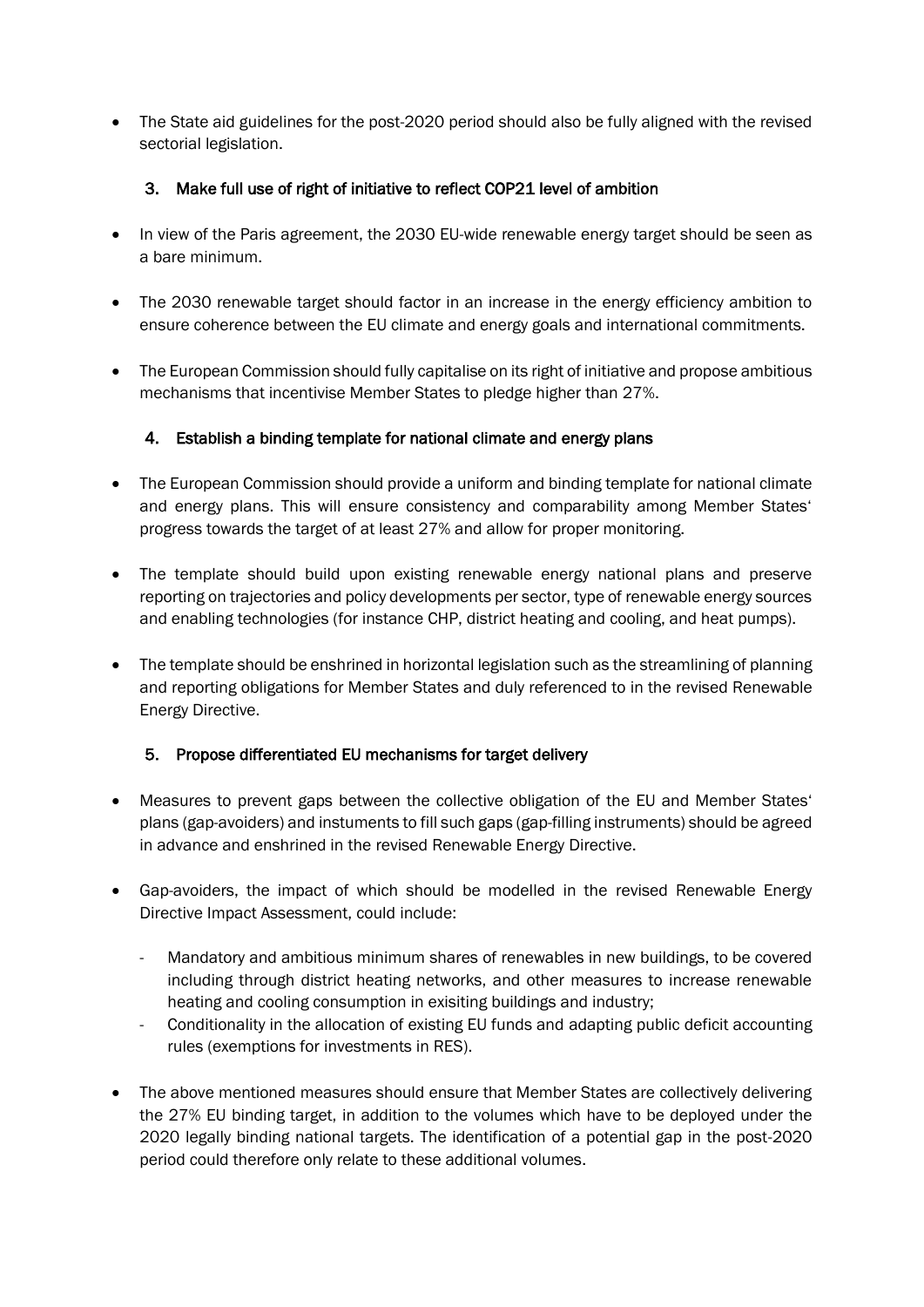- The gap-filling instrument should be triggered as a measure of last resort but its design should be clear as of 2020. It should be composed of different mechanisms, covering both large scale RES installations and decentralised, small-scale systems.
- The post-2020 Renewable Energy Directive should outline the concrete circumstances under which a gap-filling instrument will be activated.

### 6. Reduce soft costs by addressing persistant market failures and barriers

- Cost of capital will play a key role in the energy transition since many renewable technologies face high up-front investment costs. The revised renewable energy framework can make a real difference by better protecting investors in renewables and therefore decreasing the perceived risks in such investments.
- The future Renewable Energy Directive can better adress:
	- Administrative costs, by simplifing adminstrative procedures (Article 13);
	- Installation costs, by improving information and training provisions (Article 14);
	- Grid connection costs, by streamlining grid connection regimes, creating a one-stop-shop at national and regional level, and online applications for permits (Article 16).

## 7. Ensure that renewable support mechanisms are tailor-made

- Sufficient flexibility should be granted to Member States in the post-2020 period to design appropriate support mechanisms according to renewables technology maturity and technology-specific risk profiles and features.
- In view of the limited distortions of trade and competition and to empower citizens and cooperatives, small and medium sized projects for electricity production should continue to be exempted from competitive bidding processes and be granted aid in the form of feed-in tariffs.
- Support for large-scale electricity installations should be granted through market-based support instruments (e.g. feed-in premiums). The European Commission could come forward with a common methodology for the calculation of cost components used to set up renewable energy support levels. The methodology should be based on the approach presented by the European Commission in its "Guidance for the design of renewable support schemes" (2013).
- Smart financial mechanisms should be developed to promote renewable heating and cooling deployment at decentralized, small scale level. To tap into these technologies' future potential, such tools should foster synergies with energy efficiency measures and tackle the issue of upfront investment costs.

### 8. Reflect new dynamics at decentralised level

 The revised Renewable Energy Directive should accompany the fast development of decentralised renewable energy generation by introducing new provisions on prosumers and renewable self-generation and consumption of both power and heat.